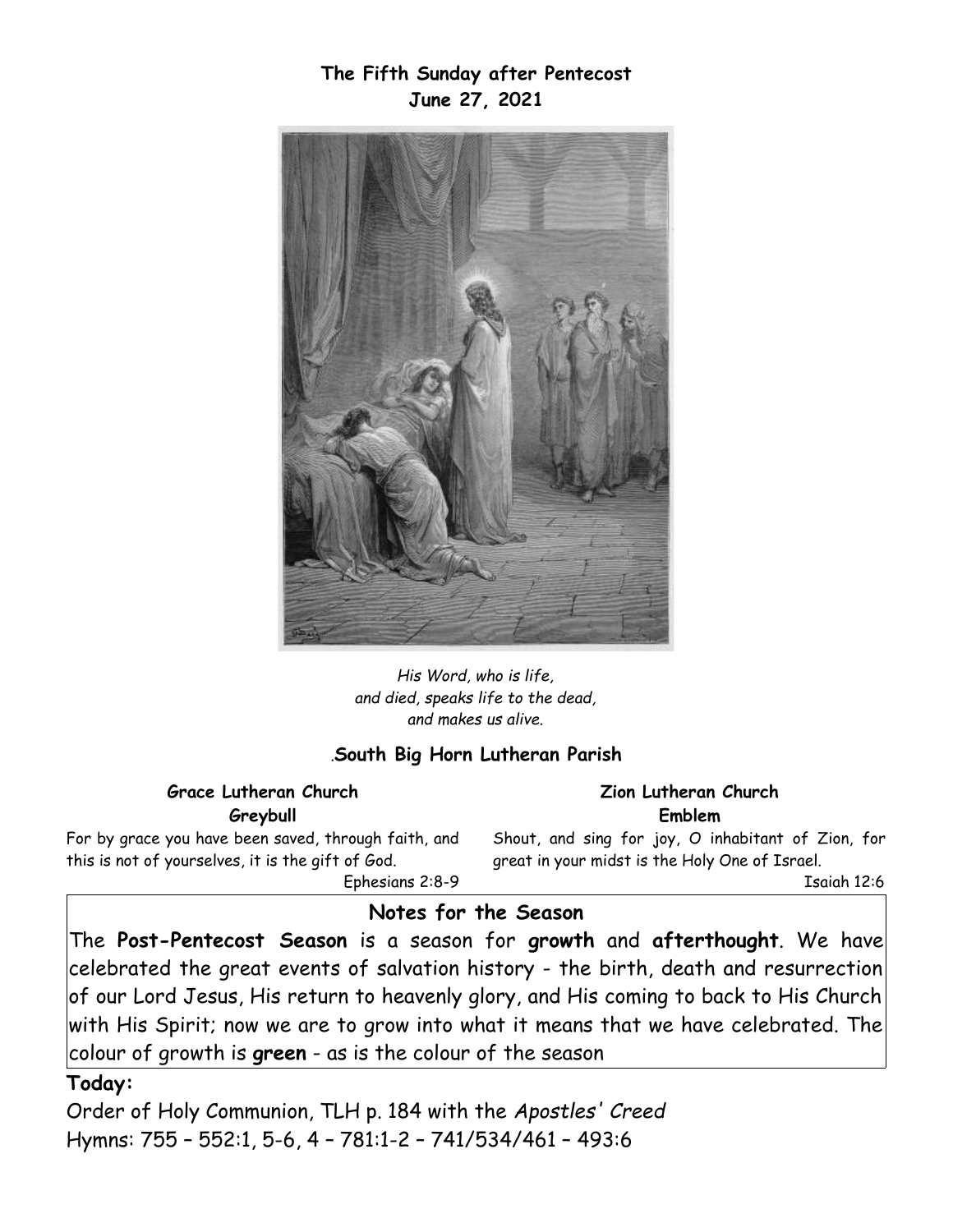# **About Holy Communion**

In the Sacrament we are made one with the risen Christ, and with each other. According to Holy Scripture, oneness in faith and confession is a precondition for such unity. As such, only Christians who share our faith and confession, and who therefore belong to congregations in the fellowship of the Lutheran Church-Missouri Synod, will commune in our church. **Visitors wishing to receive the sacrament** please speak with Pastor prior to the service. We ask that our guests be respectful of our faith. **We sincerely welcome our visitors**; we assure you that we uphold this practice *also* out of concern for *your* spiritual welfare, and that our Pastor would love to study Scripture with you and help you embrace the full counsel of God, so that we can celebrate the Sacrament in a manner pleasing to God and beneficial for us all.

### **Just so we do not forget:**

*What benefits does Baptism give?*

It works forgiveness of sins, rescues from death and the devil and gives eternal salvation to all who believe this, as the words and promises of God declare.

# *Which are these words and promises of God?*

Christ our Lord says in the last chapter of Mark: "Whoever believes and is baptised will be saved, but whoever does not believe will be condemned".

*Of the Small Catechism*

# **This is our faith** *– from the Confessions of our Church*

Therefore every Christian has enough in Baptism to learn and to practise all his life; for he has always enough to do to believe firmly what it promises and brings: victory  $\left\vert$ over death and the devil, forgiveness of sin, the grace of God, the entire Christ, and $\left\vert$ the Holy Spirit with His gifts. *Of the Large Catechism*

**A Life Thought from Lutherans For Life:** The Heavenly Father beholds life where the world cannot perceive it (Mark 5:39). Our Lord and Savior brings forth life where even medicine abandons it (Mark 5:41-42). And when we believe and celebrate it (Mark 5:36), He turns even the mourning of surprise pregnancy and terminal diagnosis into dancing (Psalm 30:11-12).

**A Stewardship Thought for the Sunday:** Part of our readings for today is 2 Corinthians 8:3 – "For they gave according to their means, as I can testify, and beyond their means, of their own free will." St. Paul lifts up an example of faithful Christian generosity in the Epistle lesson today. Read those words again this week and ponder them. How is the Lord calling you to increase your generosity toward His work? *From the LCMS Stewardship Ministry*